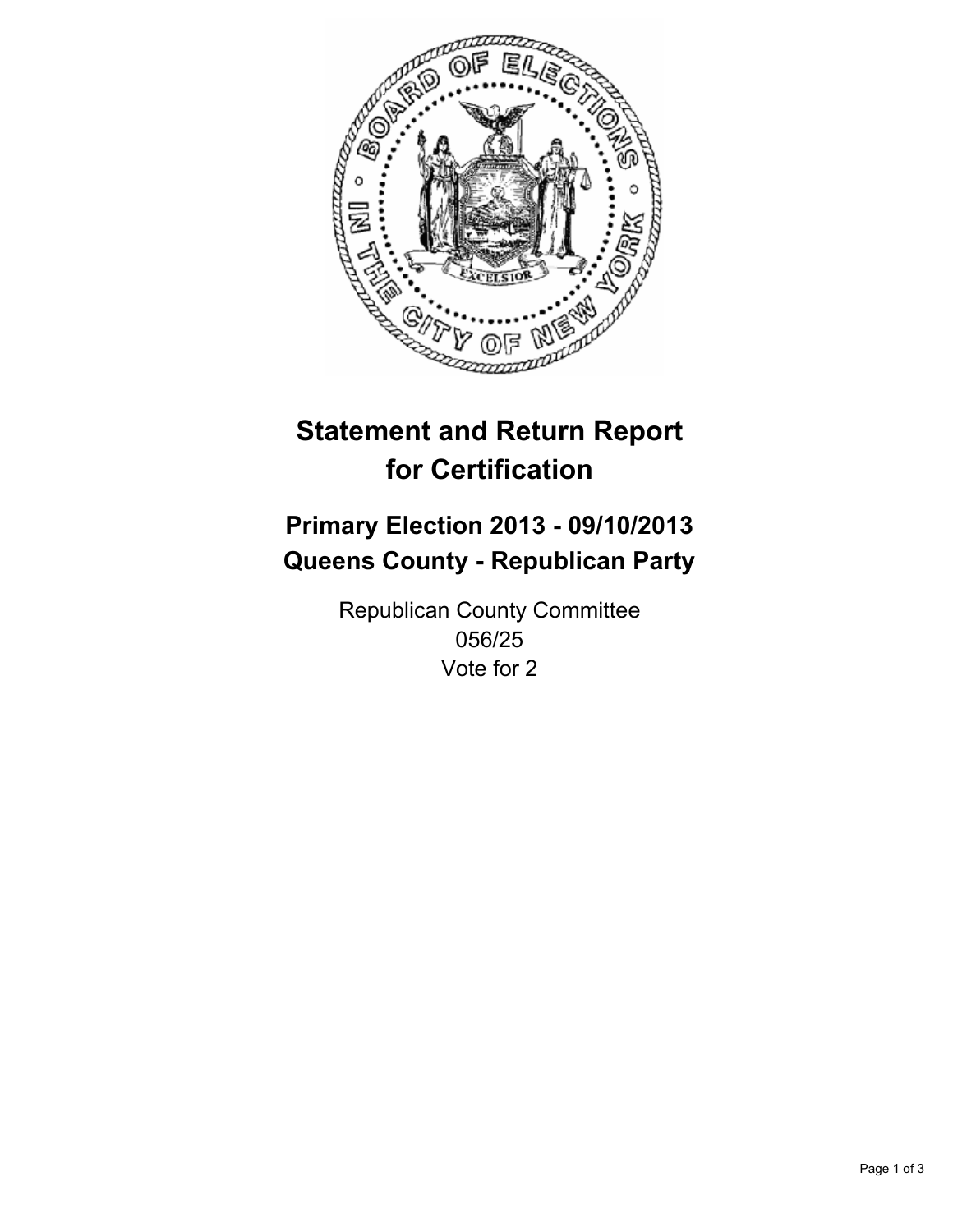

## **Assembly District 25**

| <b>EMERGENCY</b>           | 0        |
|----------------------------|----------|
| ABSENTEE/MILITARY          | 2        |
| <b>FEDERAL</b>             | 0        |
| SPECIAL PRESIDENTIAL       | 0        |
| AFFIDAVIT                  | $\Omega$ |
| <b>GLORIA WALTERS</b>      | 5        |
| <b>MIKE TU</b>             | 2        |
| <b>REGINALD L. ROUZIER</b> |          |
| RICHARD A. ROSENFIELD      | 2        |
| <b>Total Votes</b>         | 16       |
|                            |          |